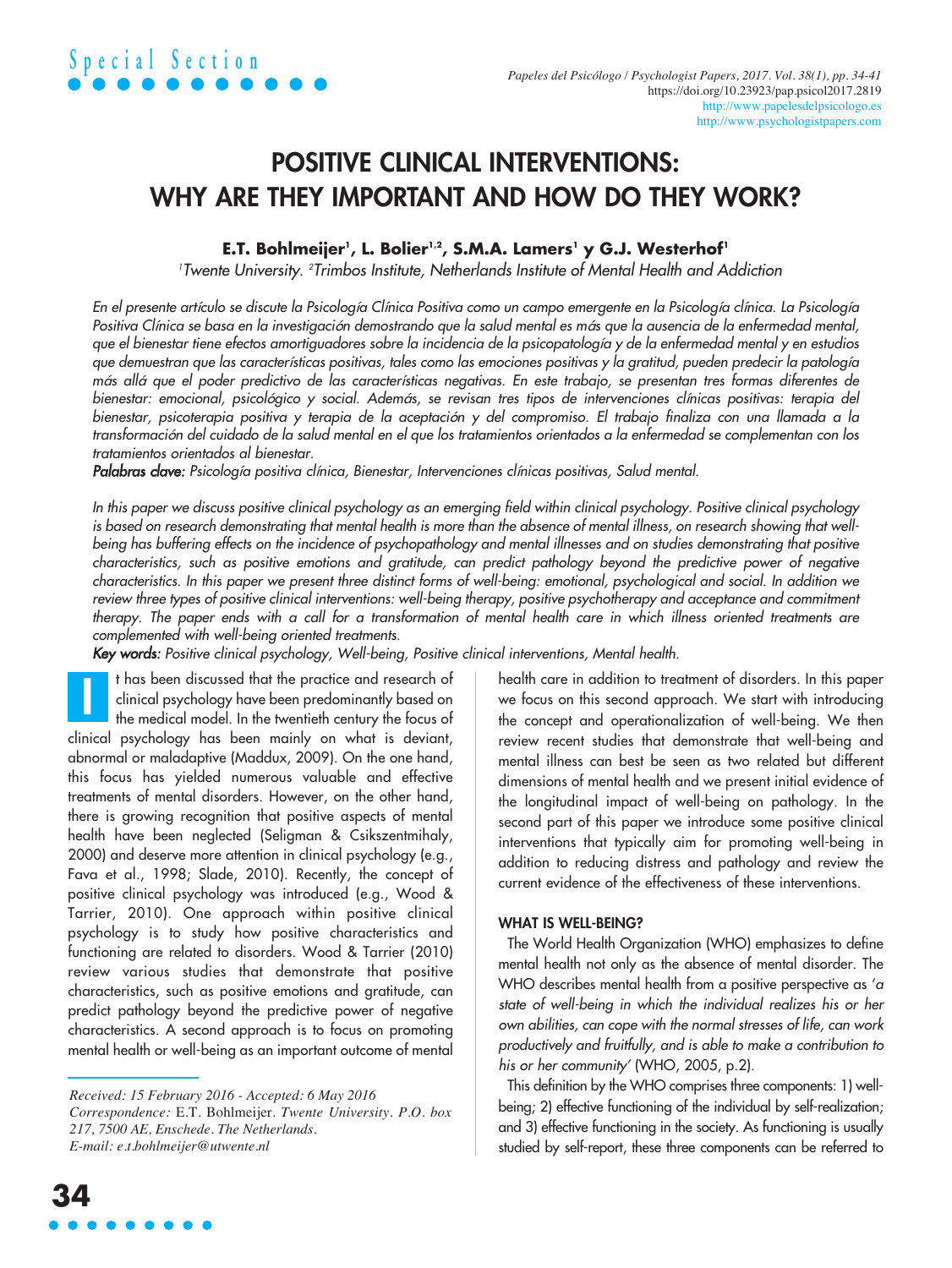as components of well-being: emotional well-being, psychological well-being, and social well-being (Keyes, 2005). These three components are theoretically and empirically interrelated, but distinguishable components of well-being. Below, we will describe the three components of well-being and the association between well-being and psychopathology.

#### *Emotional well-being*

Studies on emotional well-being derive from a fifty year long tradition of research on quality of life. In addition to more objective indicators such as income, education and health, since the 1960's subjective indicators are studied in large-scale population studies (e.g., Campbell, Converse, & Rogers, 1976). The aim of these studies was and still is monitoring the social change and improving political policies.

Since an important publication of Diener (1984) there is a consensus that emotional well-being comprises three aspects: the presence of positive affect, the absence of negative affect, and being satisfied with one's life. Sociologist Ruut Veenhoven has played a prominent role in research on happiness. His *World Database of Happiness* is a bibliography of more than 6,000 publications in this field, in which many studies on happiness in different countries are included. The database shows that in countries with a higher Gross Domestic Product, more respect for human rights, more social equality, and more individualism and freedom of choice, there is a higher level of emotional well-being (Veenhoven, 1999). Finally, individual differences play an important role. In a meta-analysis, Steel, Schmidt, & Schulz (2008) come to the conclusion that neuroticism is the strongest negative correlate to life satisfaction, and extraversion to positive affect.

In recent years, it has become clear that emotional well-being is highly important for the functioning of people. For example, Diener and Chan (2011) conclude that people with a higher emotional well-being (mainly the presence of positive affect) are healthier and live longer. Lamers et al. (2012) show in a metaanalysis of seventeen studies that emotional well-being has a positive effect on recovery and survival in people with physical diseases.

Although research on emotional well-being has a long tradition and much is known about its causes and consequences, there is also criticism on the narrow view of this ('hedonic') approach to well-being. The indicators of happiness and life satisfaction give little information on how a person develops or participates in a larger societal context (Huppert & So, 2013; Ryff, 1989). Because of these reasons, there has been considerable attention to another ('eudaimonic') approach of well-being.

### *Psychological well-being*

The WHO definition of mental health refers to self-realization as a second important component of mental health. Selfrealization is about the functioning of an individual according to normative psychological standards. It is not about having a pleasant life, but about having a meaningful and good life from a psychological point of view.

Pioneer in operationalizing this approach of mental health from a psychological perspective was Carol Ryff (Ryff, 1989; Ryff & Singer, 1996). She extensively studied the work of life span, humanistic, and clinical psychologists, searching for the core dimensions in their descriptions of optimally developed and functioning individuals. Ryff has extracted six criteria that are essential in the striving for realizing one's potential (see Table 1).

As the classical works that Ryff studied were primarily theoretical descriptions or therapeutic insights, she developed a questionnaire to measure the six dimensions of psychological well-being. Population studies using this questionnaire show that psychological well-being is systematically related to age, sex, socioeconomic status, and ethnicity (e.g., Ryff & Singer, 2008). That is, older adults on average score higher on autonomy and environmental mastery, but lower on personal growth and purpose in life than younger adults. And although there are few sex differences in psychological well-being, women score somewhat higher on positive relations with others and lower on environmental mastery than men. A higher socioeconomic status, measured as the level of education, is associated with a higher psychological well-being on all six dimensions, but mainly on purpose in life and personal growth.

| TABLE 1<br>THE SIX DIMENSIONS OF PSYCHOLOGICAL WELL-BEING |                                                                                                                                                                         |
|-----------------------------------------------------------|-------------------------------------------------------------------------------------------------------------------------------------------------------------------------|
| Psychological well-being                                  |                                                                                                                                                                         |
| Self-acceptance                                           | Holding positive attitudes towards oneself and<br>past life and conceding and accepting varied as-<br>pects of self.                                                    |
| Environmental mastery                                     | Exhibiting the capability to manage a complex<br>environment, and the ability to choose or manage<br>and mould environments to one's needs.                             |
| Positive relations with<br>others                         | Having warm, satisfying, trusting personal rela-<br>tionships and being capable of empathy and inti-<br>macy.                                                           |
| Personal growth                                           | Showing insight into one's own potential, having<br>a sense of development, and being open to new<br>and challenging experiences.                                       |
| Autonomy                                                  | Exhibiting a self-direction that is often guided by<br>one's own socially accepted and conventional in-<br>ternal standards and resisting unsavory social<br>pressures. |
| Purpose in life                                           | Holding goals and beliefs that affirm one's sense<br>of direction in life and feeling that life had a pur-<br>pose and meaning.                                         |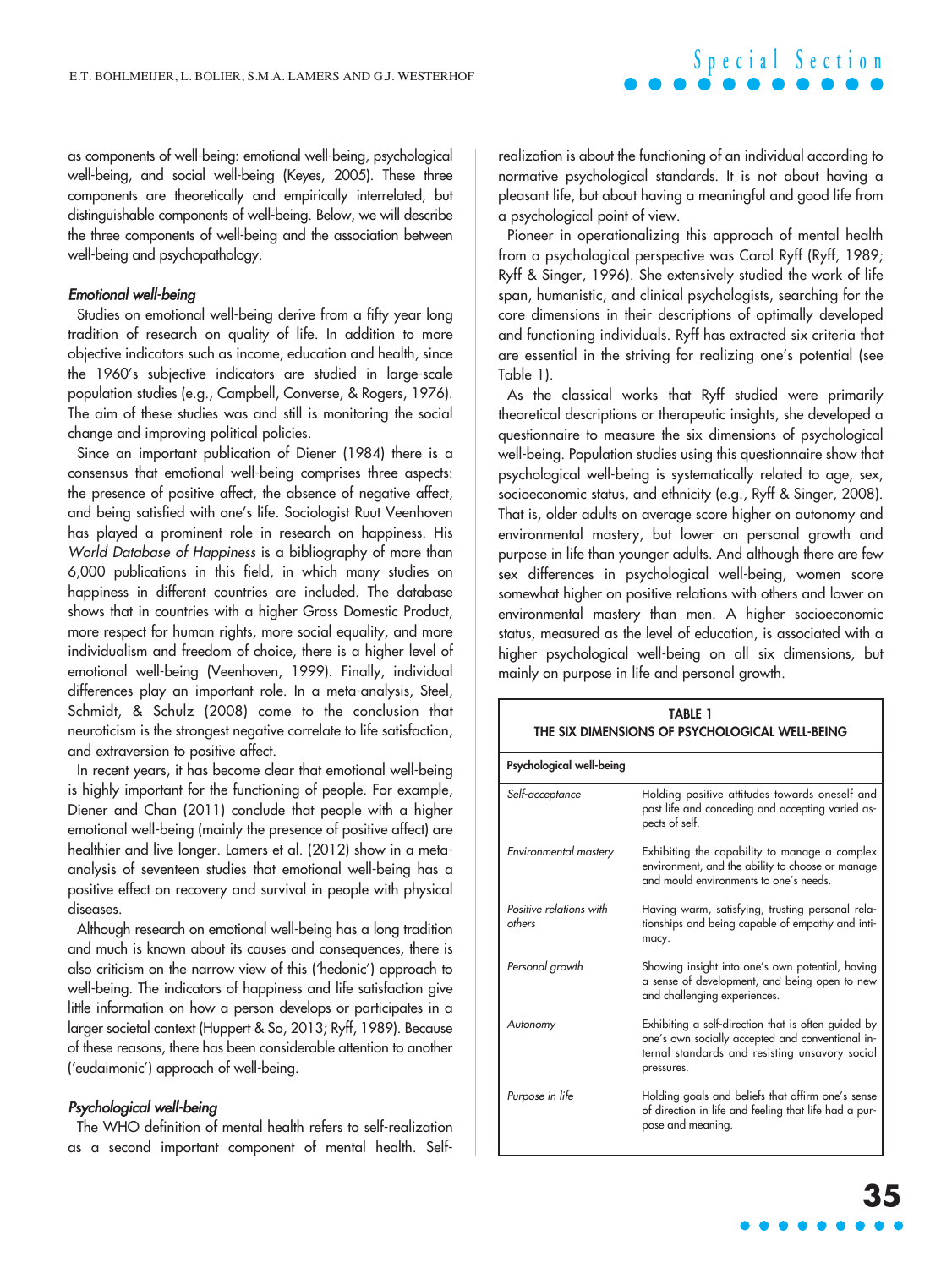# **S p e c i a l S e c t i o n**

In a recent comprehensive paper Ryff (2014) reviews many studies that support the health protective features of psychological well-being in reducing risk for disease and promoting length of life.

# *Social well-being*

In addition to psychological well-being, social well-being is distinguished as a third well-being component. Where psychological well-being refers to the evaluation of optimal individual functioning, social well-being involves an evaluation of optimal social functioning in the society.

Corey Keyes applied a similar approach as Ryff, focusing on the work of classical sociologists and social psychologists. Keyes (1998) distinguishes five dimensions that together constitute our social well-being. These dimensions describe a person who has a positive view on other people and believes in societal progression, who understands society and participates in it, and who feels at home in society and the social groups around him or her. Similarly, Keyes developed a questionnaire to measure this component of well-being. Socioeconomic status and socialsocietal activities are the strongest correlates of social well-being (Keyes, 1998; Cicognani et al., 2008).

## WELL-BEING AND PSYCHOPATHOLOGY

In sum, new views on well-being contain the core components of experiencing happiness, personal growth, and societal involvement. This perspective evokes the question of how wellbeing is related to psychological symptoms, dysfunctioning, and disorders. To measure the three components of well-being a short questionnaire, the mental health continuum – short form (MHC-SF), was developed to measure all 14 dimensions of mental health with one question per dimension (Keyes, 2002). The psychometric properties of this instrument have been found to be excellent (e.g., Lamers et al., 2011). This instrument also allowed for developing a classification model of mental health (Keyes, 2007) that distinguishes between people who are flourishing, people with moderate mental health and people who are languishing. When individuals score high on at least one dimension of emotional well-being and at least six dimensions of psychological and social well-being, they are classified as "flourishing." When individuals score low on at least one dimension of emotional well-being and at least six dimensions of psychological or social well-being, they are classified as "languishing." People who do not fit the criteria for either flourishing or languishing are classified as "moderately mentally healthy".

Keyes (2005) conducted a study on well-being and psychopathology based on the MIDUS-study (*Midlife Development in the United States*). In this study, over 3,000 Americans between the ages of 25 and 75 years filled out questionnaires on emotional, psychological, and social well-

Based on confirmative factor analyses, the so-called 'two continua model' fitted best to the data. In this model, well-being and psychopathology are two related yet distinguishable factors. Although a higher score on well-being is related to less psychopathological symptoms, and vice versa, this relation is far from perfect. Keyes (2005) showed that ten percent of the people did not have a disorder but experienced low well-being, and that people with a disorder more often had a moderate than a low well-being.

In recent years this model has been replicated in other populations, such as American adolescents (Keyes, 2006) and Dutch adults (Lamers et al., 2011). Additional studies showed that levels of well-being are related to health care use and productivity at work, even when controlling for levels of psychopathology (Keyes, 2005; 2007). As this study was crosssectional using one measurement occasion, no causal conclusions can be drawn.

In a study in a representative sample of the Dutch population, well-being and psychopathology were measured four times in nine months (Lamers et al., 2015). Emotional, psychological, and social well-being were measured by the MHC-SF and psychopathological symptoms were measure by the Brief Symptom Inventory (BSI; De Beurs, 2006). Both scales were moderately negatively correlated (*r* = -.33). In the same study, the reciprocal relation between well-being and psychopathological symptoms over time was investigated. The change in well-being in the three-month period between the measurements, was a significant predictor of psychopathological symptoms. The change in well-being was even a stronger predictor of psychopathology than the baseline level of well-being (Lamers et al, 2015). These findings corroborate the hypothesis that well-being buffers the impact of negative life-events and prevents the development of psychopathology and disorders (Keyes et al., 2011; Wood & Joseph, 2010).

### POSITIVE CLINICAL INTERVENTIONS

The two-continua model, the buffering effects of well-being in general, and the adaptive impact of specific positive characteristics such as positive emotions (Garland et al., 2010), kindness (Alden & Trew, 2013), optimism (Carver et al., 2010) and gratitude (Wood et al, 2010) have important implications for clinical psychology and mental health care. A more balanced model of research and clinical practice is warranted (see also Rashid, 2009; Wood & Tarrier, 2010). Recovery should be defined as the absence of or coping with disorders ánd the presence of well-being (Fava et al. 2007;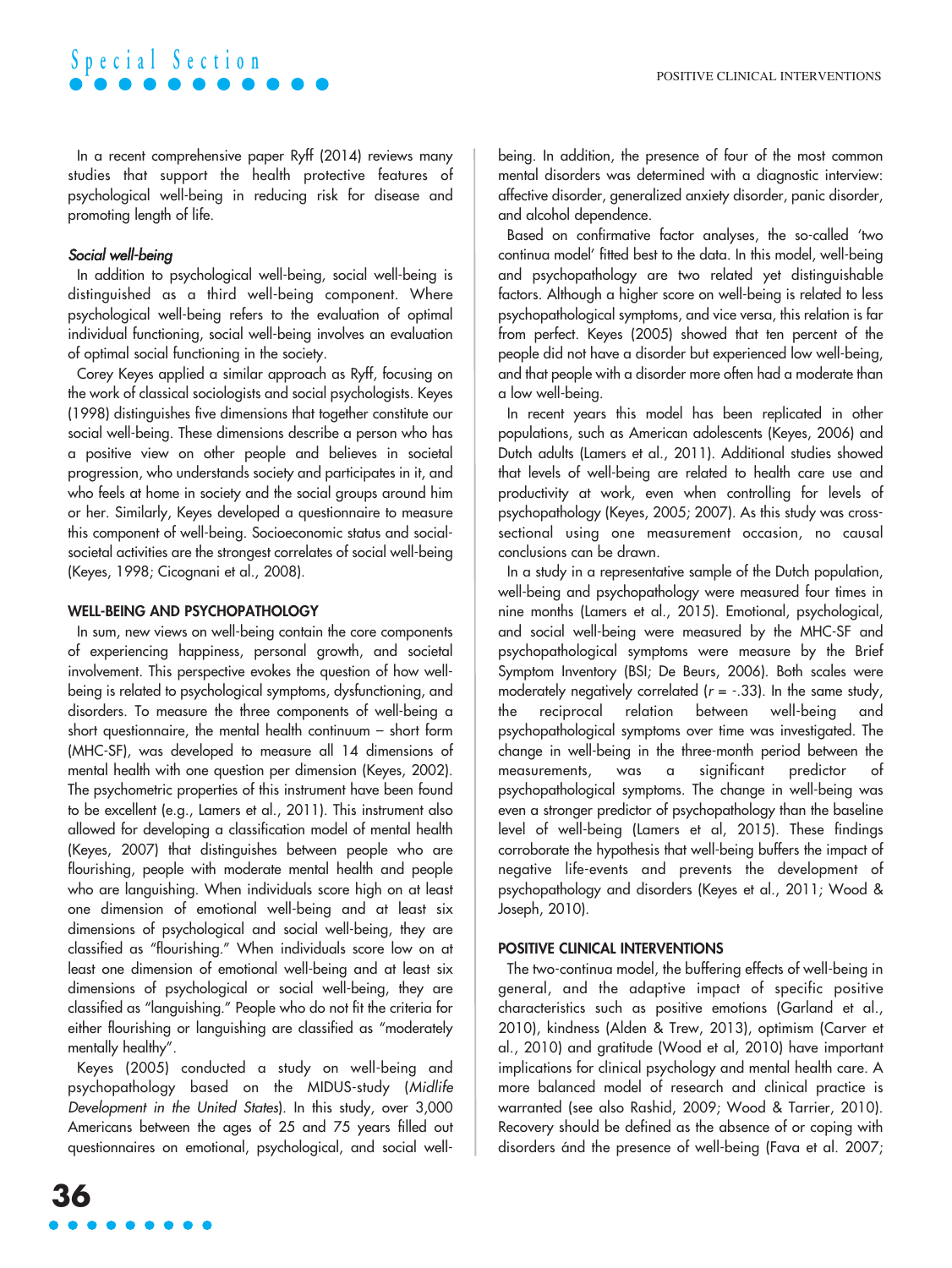Slade 2010). Clinical interventions should aim at reducing symptoms ánd at promoting well-being. But what positive clinical interventions are available and what is the current evidence that they work? We introduce three types of interventions: well-being therapy, positive psychotherapy and acceptance and commitment therapy.

### *Well-being therapy*

One of the first positive clinical interventions was well-being therapy (WBT, Fava, 1999). Fava argued that recovery in treatment should not only be defined in terms of absence of symptomatology but in terms of presence of well-being as well (Fava et al., 1998). Several studies showed that clients who had been treated but relapsed and needed new treatment for depression or anxiety had substantially lower levels of psychological well-being than matched health groups (Rafanelli et al, 2000; Fava et al, 2001). The absence of psychological well-being can thus be considered a risk factor for relapse that a large group of clients experiences in the years following treatment (Labbate & Doyle, 1997; Ramana et al, 1995).

WBT consists of eight sessions of thirty to fifty minutes. It uses self-observations, journaling, and techniques from cognitive behavioural therapy and solution-focused therapy. There are three phases: monitoring periods of well-being, analysis of reasons why these periods end and intervening in these reasons. During the first phase of treatment the client is instructed to daily monitor periods of well-being and write them down in a journal, no matter how short they were. The client rates on a scale from 0 to 100 how strong the feelings of well-being were  $(0 =$ completely absent to 100 = completely present). Many clients believe that such periods are completely absent in their lives, but it often shows that they are actually there. This phase takes on average two weeks.

In the second phase, the client is asked to assess cognitions and beliefs that may stop a positive period. Fava (2003) gives the example of a client who visited his two nephews who very much liked that he came by. He felt good when he noticed that they really liked him. The cognition that disturbed this was that this was only the case because he brought presents for them. The therapist gains insight during the first two phases in which aspects of psychological well-being are mainly threatened by irrational beliefs. He or she may use the Socratic method to confront the client how irrational these beliefs are and search for more rational beliefs instead. The second phase takes about two to three weeks.

In the third phase, the therapist explores with the client how components of psychological well-being can be strengthened. The first phases have generally shown in which domains this is most desirable. The psychological well-being questionnaire (Ryff, 1989; Ryff & Keyes, 1995) may be filled out to complete the picture. Examples are planning pleasant activities, strengthening solution-focused competencies by remembering earlier successful solutions, identifying and challenging undermining beliefs, or training assertiveness.

Several, mostly smaller studies have been carried out on the effects of WBT. For example, Fava and colleagues (1998) conducted an RCT with twenty clients who were successfully treated for mood or anxiety disorders. Ten clients received WBT and 10 clients received additional cognitive behavioural therapy (CBT). After this additional treatment, clients who received WBT had higher scores on psychological well-being (in particular on personal growth) and lower scores on depressive symptoms than clients who received additional CBT.

Fava et al. (2005) studied the effectiveness of WBT among 20 clients with generalized anxiety disorders. These clients were randomized to either four sessions CBT and four sessions WBT or to eight sessions CBT. After treatment, psychological wellbeing was significantly higher and psychological complaints (depression, anxiety, somatisation, hostility) were significantly lower among those who received the combination of CBT and WBT than among those who only received CBT.

WBT has recently been adapted in the Netherlands (Meulenbeek, Christenhusz & Bohlmeijer, 2015). In the adapted protocol the third phase of well-being therapy is more structured. This adapted well-being therapy is currently studies in various populations.

#### *Positive psychotherapy*

A second group of positive clinical interventions could be defined as positive psychotherapy. These interventions typically are aimed at enhancing well-being and flourishing by promoting positive characteristics and behaviour, such as positive emotions, using strengths, optimism, kindness and gratitude (Linley & Joseph, 2004).

Seligman and colleagues Seligman developed a package of short positive psychological exercises which they called 'positive psychotherapy' (Seligman e.a., 2006). These interventions are aimed at the improvement of an enjoyable, engaged and meaningful life.

Examples of these interventions are:

*Using your strengths.* The participant is encouraged to assess his or her personal qualities and talents with a validated strengths questionnaire. The assignment is to utilize these strengths more into daily life.

*Three positive things.* People are assigned to write down three positive things at the end of the day and the reason why these things happened to them.

*The death notice.* The participant is asked to imagine that he or she has died after a fruitful and enjoyable life. What would the relatives and people around say on the death notice? People are assigned to write a short essay on how they would like to be remembered.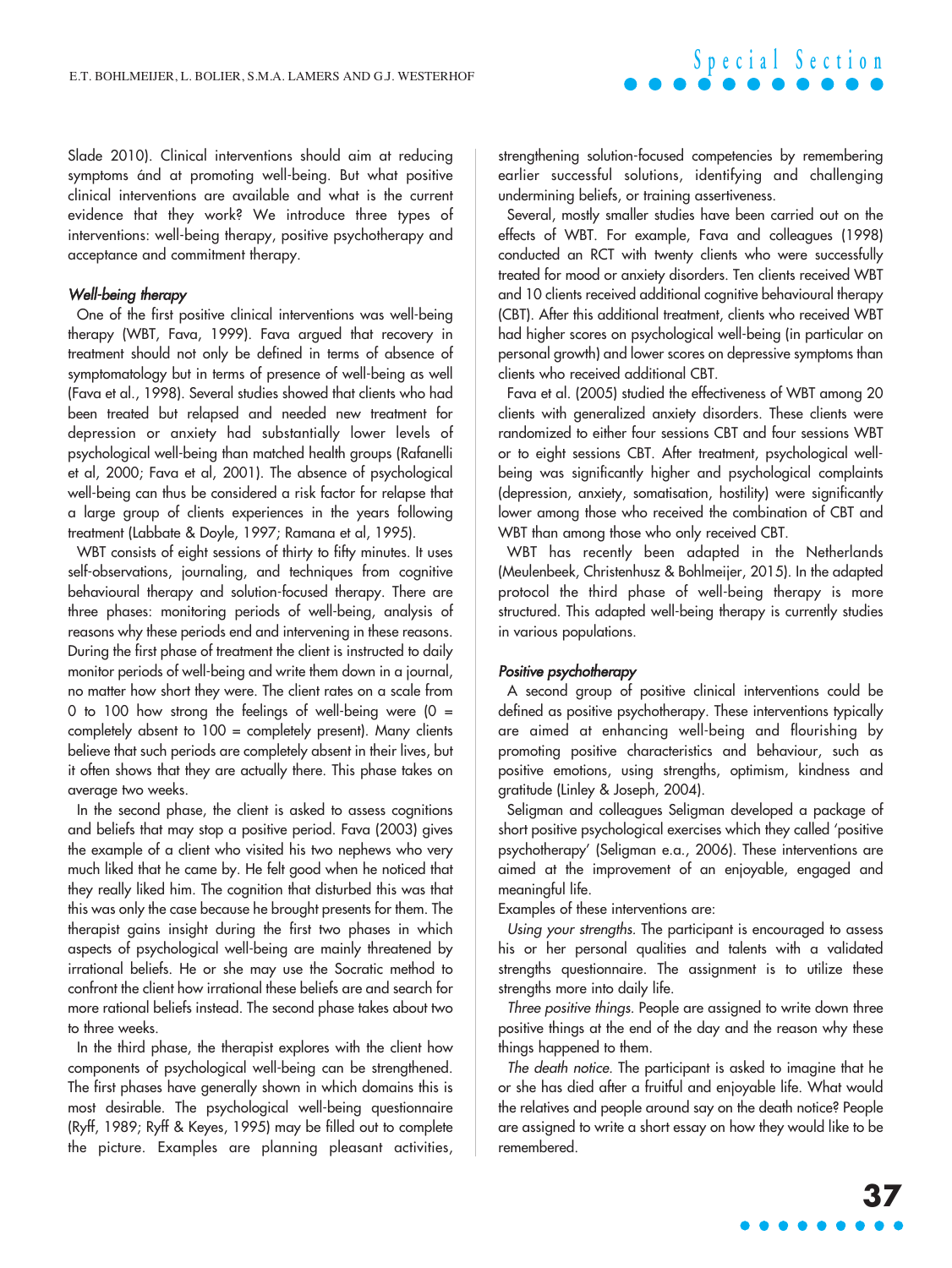# **S p e c i a l S e c t i o n**

*Gratitude visit.* In this intervention, a participant thinks of a person to whom he or she is very grateful but who was never properly thanked. The assignment is to write a letter to this person in which the gratitude is described and read this letter by phone or face-to-face.

*Active/constructive responding.* Participants are asked to respond at least once a day in a constructive and active way to good news from an acquaintance.

*Savouring.* The participant is assigned to enjoy a daily activity that he or she does normally in a hasty manner, for example eating breakfast or walking to work or school. After that, the person is asked to write what they did, how it felt and how it was different compared to doing things in a hurry.

Seligman and colleagues examined the effectiveness of positive psychotherapy in a group of students presenting mild to moderate depressive symptoms. The students were randomized across a PPT group ( $n = 19$ ) and a no-treatment control group  $(n = 21)$ . Students in the PPT group followed a 6-week group course. Overall, the PPT was more effective in reducing depressive symptoms and in increasing life satisfaction compared to the control group, up to the follow-up of 1 year. The effect in life satisfaction was less pronounced than the effect in depressive symptoms, as life satisfaction increased in both groups over time. The sustained effects for depression might suggest that important relapse preventive factors are imbedded in the positive exercises.

In another study, individual PPT in a format of 14 sessions was offered to students diagnosed with a major depressive disorder. The students were randomized across the PPT group and a treatment-as-usual control group. There was a third matched non-randomized group who received treatment as usual and antidepressant medication. PPT was effective in reducing depression and in enhancing happiness (but not in enhancing life satisfaction) as compared to the control groups. Effect sizes were large. However, attrition rates in the control groups were quite large, therefore these results should be considered cautiously.

Trew & Alden (2013) demonstrated that an intervention focusing on increasing acts of kindness in people with social anxiety was effective in enhancing positive affect in comparison with a group that conducted behavioral experiments or got a monitoring assignment. Santos et al (2009) reviewed several intervention studies and found that there is initial evidence that positive interventions reduce depressive symptomatology in various populations.

Positive psychotherapy has also been adapted for people with severe psychiatric disorders. The feasibility of an adapted version of group PPT for people with schizophrenia (called 'Positive Living') was examined in a small pre-post study of 16 patients (Meyer, Johnson, Parks, Iwanski, & Penn, 2012). The intervention was well accepted by the patients and associated with improvements in psychological well-being, psychological recovery, self-esteem, and psychiatric symptoms. Recently, PPT was evaluated in a randomized controlled trial for people with psychosis (Schrank et al., 2014). In an iterative process with experts an adapted version of PPT was developed, called WELLFOCUS PPT (Riches, Schrank, Rashid, & Slade, 2015). In comparison to the control group  $(n = 41)$ , people in the PPT group ( $n = 43$ ) showed significant psychiatric symptom reduction and well-being enhancement (on one of two measures). However, on several other measures such as selfesteem and hope (Schrank et al., 2015) no significant effects were found. The authors therefore concluded that improvements of the intervention have to be made to improve the effectiveness.

Another pre post study assessed the feasibility of positive psychological exercises in a population of patients  $(n = 61)$ hospitalized for suicidal thoughts and behaviors (Huffman et al., 2014). Significant effects were found on optimism and hopelessness, especially for a gratitude exercise, counting blessings and a personal strengths exercise (and not for a forgiveness letter). The intervention seemed quite acceptable as 85% of the participants completed at least one exercise; on the other hand a substantial number of people (n = 8) were overwhelmed by participation.

Overall, to deliver positive psychological interventions to people with severe mental disorders requires a careful and coproductive process of adaptation to their needs and preferences.

Another new development is to offer positive interventions in an online format as a public mental health strategy. In different randomized controlled trials significant effects on both wellbeing and distress have been found (e.g., Mitchell et. al., 2009; Bolier et al., 2014). Bolier et al (2013) also conducted a rigorous meta-analysis to assess the effects of positive psychology interventions on emotional and psychological wellbeing and depression. The interventions included self-help, group and individual therapeutic formats. Small but significant overall effect-sizes were found across the studies for all three outcomes.

### *Acceptance and commitment therapy*

A third therapeutic approach that fits well with a mental health promotion framework is Acceptance and Commitment Therapy (ACT). ACT has been defined as a distinctive model of behavioral and cognitive therapy with a strong focus on the context of behavior (Hayes et al., 2013). It is based on a relational frame model that links behavioral principles to both pathology and flourishing (Ciarrochi & Kashdan, 2013; Hayes et al., 2013). "The aim of ACT is, quite simply, to maximize human potential for a rich, full and meaningful life" (Ciarrochi & Kashdan, p. 2). Experiential acceptance or mindfulness is a core process within ACT and has been found to relate to wellbeing (Carmody & Baer, 2008). Additionally, promoting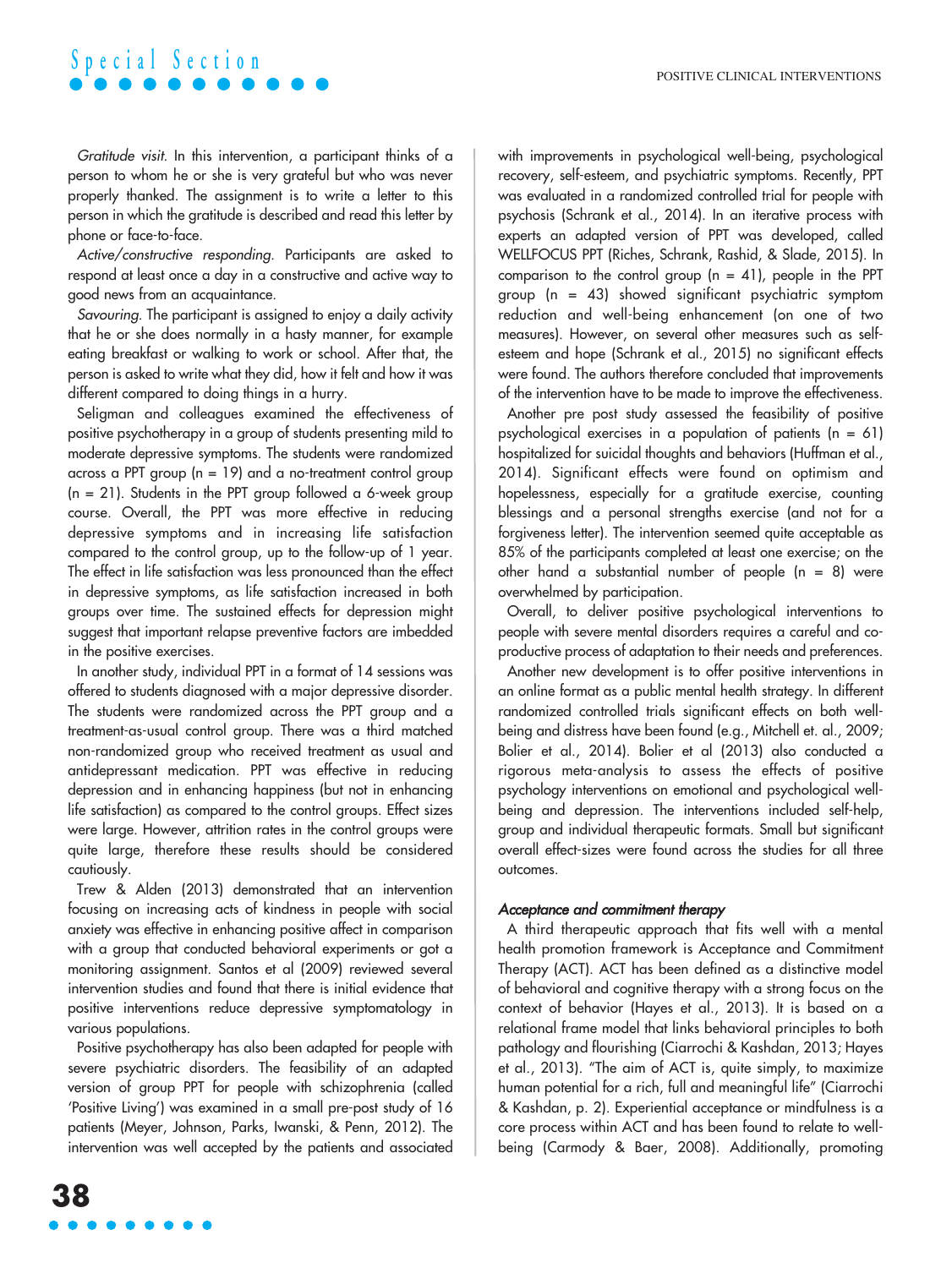valued or engaged living is a primary focus of ACT. Commitment to choices and goals based upon intrinsic values and motivations has been found to predict well-being (Ryan & Deci, 2000; Steger et al., 2013). The capacity to live mindfully or accept present experiences and to act in accordance with one's core values has been defined as psychological flexibility (Ciarrochi & Kashdan, 2013; Hayes et al., 2013). Randomized controlled trials have shown the efficacy of ACT as a treatment of distress (e.g., Bohlmeijer et al., 2010; Trompetter et al., 2014) and as an intervention that enhances well-being (Fledderus et al., 2011, 2012). Bohlmeijer et al (2015) conducted a post-analysis on an earlier randomized controlled trial of a sample of adults with depressive symptomatology who participated in a guided self-help ACT intervention. This post-analysis showed a 5% to 28% increase of flourishing by the participants. In addition, the effects on flourishing were maintained at the three-month follow-up. The participants in the waiting-list control group, increased from 5% to about 14% flourishing after nine weeks.

#### **CONCLUSION**

We conclude that positive clinical psychology is an interesting and promising new approach for both practice and research. We have presented research that underscores the need for a redesign of mental health care. A more balanced mental health care is warranted in which illness oriented treatments and assessments are complemented with well-being oriented treatments and assessments. A good step forward would be to implement a well-being measure in the routine outcome monitoring of mental health care. At the same time we must recognize that positive clinical psychology still is a new field. Epidemiological studies investigating the relationship between psychopathology and well-being over time are still scarce. More high quality studies on the effects of positive clinical interventions are needed. For the practitioner the complete mental health model broadens the scope of interventions. In our collaboration with psychologists and psychotherapists in mental health care we have experienced that applying positive psychology interventions can be rewarding for both client and therapist.

#### REFERENCES

- Alden, L.E. & Trew, J.L. (2013). If it makes you happy: engaging in kind acts increases positive affect in socially anxious individuals. *Emotion, 13*, 64-75.
- Bohlmeijer ET, Fledderus, M, Rokx, A., & Pieterse M. (2011). The effects of ACT as an early intervention for adults with psychological distress, results of a randomized controlled trial. *Behaviour Research Therapy, 49*, 62-67.
- Bohlmeijer, E.T., Lamers, S.M.A., & Fledderus, M. (2015). Flourishing in people with depressive symptomatology increases with Acceptance and Commitment Therapy. Post-

hoc analyses of a randomized controlled trial. *Behaviour Research and Therapy, 65,* 101-106.

**S p e c i a l S e c t i o n**

- Bolier, L., Haverman, M., Kramer, J., Westerhof, G.J., Riper, H., Walburg, J.A., Boon, B., & Bohlmeijer, E.T. (2013). An internet-based intervention to promote mental fitness for mildly depressed adults: a randomized controlled trial. *Journal of Medical Internet research, 15, 9:* e200.
- Bolier, L., Haverman, M., Westerhof, G.J., Riper, H., Smit, F., & Bohlmeijer, E.T. (2013). Positive psychology interventions: a meta-analysis of randomized controlled studies. *BMC Public Health, 13*, 119.
- Campbell, A., Converse, P. E., & Rodgers, W. L. (1976). *The quality of American life: Perceptions, evaluations and satisfactions.* New York: Russell Sage.
- Carmody, J., & Baer, R. A. (2008). Relationships between mindfulness practice and levelsof mindfulness, medical and psychological symptoms and well-being in a mindfulnessbased stress reduction program. *Journal of Behavioral Medicine*, *31:* 23-33.
- Carver, C.S., Scheier, M.F., & Segerstrom, S. (2010). Optimism. *Clinical Psychology Review, 30,* 879-889.
- Ciarrochi, J. y Kashdan, T.B. (2013). The foundations of flourishing. In T.B. Kashdan & J. Ciarrochi (Eds.), *Mindfulness, acceptance and positive psychology* (pp. 1 – 29). Oakland: New Harbinger Press .
- Cicognani, E., Pirini, C., Keyes, C., Joshanloo, M., Rostami, R., & Nosratabadi, M. (2008) Social participation, sense of community and social well-being: A study on American, Italian and Iranian university students. *Social Indicators Research*, *89,* 97-112.
- De Beurs, E. (2006). *Brief Symptom Inventory: Handleiding*. Leiden: PITS.
- Diener, E. & Chan, M.Y. (2011). Happy People Live Longer: Subjective Well-Being Contributes to Health and Longevity. *Applied Psychology: Health and Well-being, 3*, 1-43.
- Diener, E. (1984). Subjective well-being. *Psychological Bulletin*, *95,* 542-575.
- Fava, G. A., Rafanelli, C., Cazzaro, M., Conti, S., & Grandi, S. (1998). Well-being therapy A novel psychotherapeutic approach for residual symptoms of affective disorders. *Psychological Medicine, 28:* 475-480.
- Fava, G. A. (1999). Well-being therapy: conceptual and technical issues. *Psychotherapy and Psychosomatics, 68,* 171-179.
- Fava, G. A., Rafanelli, C., Ottolina, F. Ruini. C., Cazzaro, M., & Grandi, S. (2001). Psychological well-being and residual symptoms in remitted patients with panic disorder and agoraphobia. *Journal of Affective Disorders, 65,* 185-190.
- Fava, G. A., Ruini, C., Rafanelli, C., Finos, L., Salmaso, L., Magnelli, L., et al. (2005). Well-being therapy of generalized anxiety disorder. *Psychotherapy and Psychosomatics*, *74*, 26-30.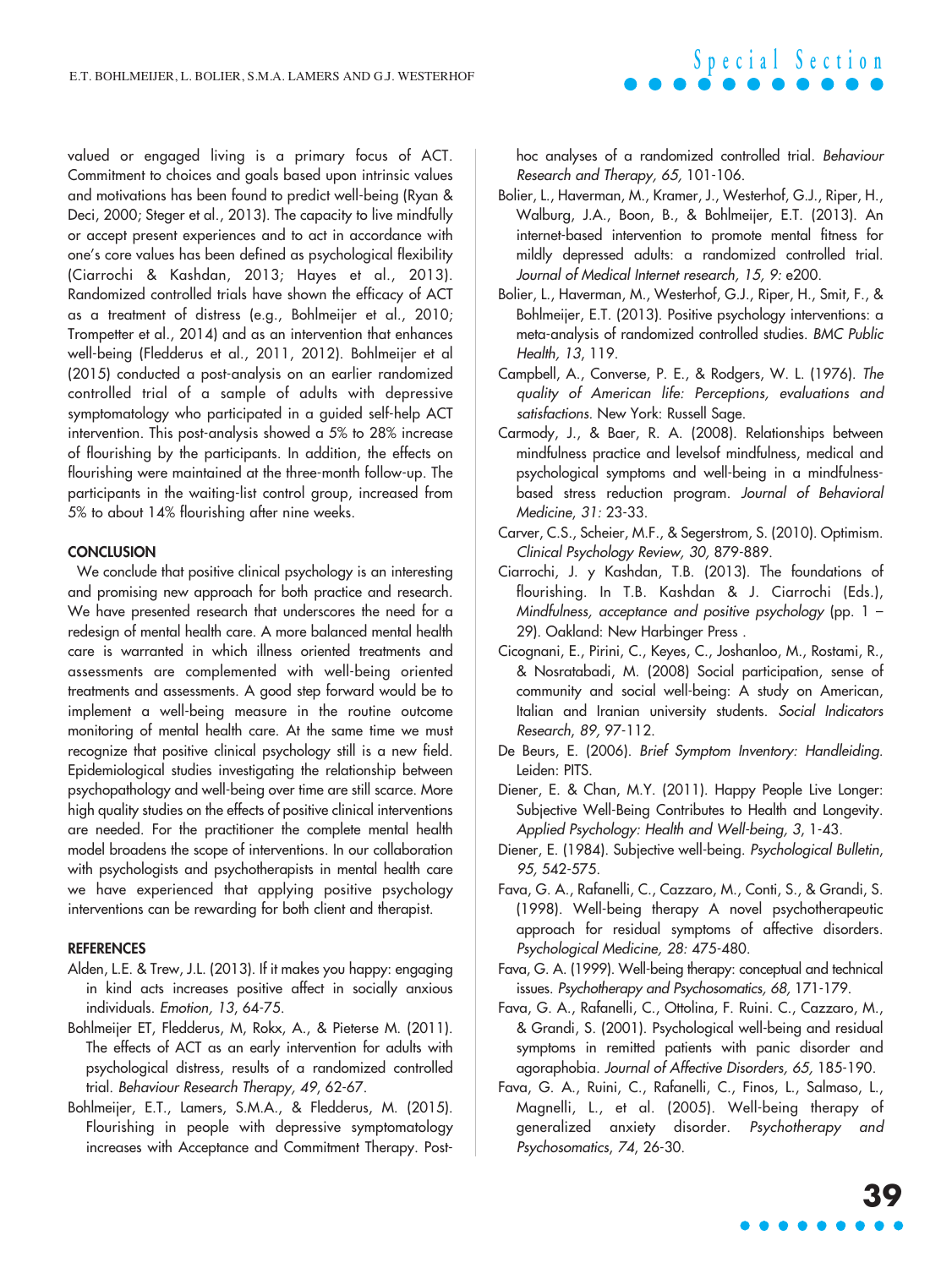# **S p e c i a l S e c t i o n**

- Fledderus M, Bohlmeijer ET., & Westerhof GJ. (2011). The effects of acceptance based behavioural therapy on positive mental health, results of a pragmatic RCT. *American Journal of Public Health, 100,* 2372-2378
- Fledderus, M., Bohlmeijer, E.T., Pieterse, M.E., & Schreurs, K.G.M. (2012) Acceptance and commitment therapy as guided self-help for psychological distress and positive mental health: a randomized controlled trial. *Psychological Medicine, 42*, 485 – 495.
- Hayes, S.C., Levin, M.E., Plumb-Vilardaga, J., Villatte, J.L., & Pistorello, J. (2013). Acceptance and commitment therapy and contextual behavioral science: the progress of a distinctive model of behavioral and cognitive therapy. *Behavior Therapy, 44,* 180-198.
- Huffman, J. C., DuBois, C. M., Healy, B. C., Boehm, J. K., Kashdan, T. B., Celano, C. M. et al. (2014). Feasibility and utility of positive psychology exercises for suicidal inpatients. *General Hospital Psychiatry, 36*, 88-94.
- Huppert, F.A. & So, T.T.C. (2013). Flourishing across Europe: application of a new conceptual framework for defining wellbeing. *Social Indicators Research, 110,* 837-861.
- Keyes, C. L. M. (1998). Social well–being. *Social Psychology Quarterly*, *61:* 121–140.
- Keyes, C. L. M. (2002). The mental health continuum: From languishing to flourishing in life. *Journal of Health and Social Behavior*, *43*, 207–222.
- Keyes, C. L. M. (2005). Mental illness and/or mental health? Investigating axioms of the complete state model of health. *Journal of Consulting and Clinical Psychology*, *73,* 539–548.
- Keyes, C. L. M. (2006). Mental health in adolescence: Is America's youth flourishing? *American Journal of Orthopsychiatry*, *76,* 395-402.
- Keyes, C. L. M. (2007). Promoting and protecting mental health as flourishing: A complementary strategy for improving national mental health. *American Psychologist*, *62*, 95-108*.*
- Keyes, C. L. M. (2005). Mental illness and/or mental health? Investigating axioms of the complete state model of health. *Journal of Consulting and Clinical Psychology*, *73,* 539–548.
- Keyes, C. L. M., Dhingra, S. S., & Simoes, E. J. (2011). Change in level of positive
- mental health as a predictor of future risk of mental illness. *American Journal of Public Health, 100,* 2366-2371.
- Labbate, L. A., & Doyle, M. E. (1997). Recidivism in major depressive disorder. *Psychotherapy and Psychosomatics, 66,* 145-149.
- Lamers, S.M.A., Bolier, L., Westerhof, G.J., Smit, F., & Bohlmeijer, E.T. (2012). The impact of emotional well-being on long-term recovery and survival in physical illness: a meta-analysis. *Journal of Behavioral Medicine, 35*, 538 – 547.
- Lamers, S. M. A., Westerhof, G. J., Bohlmeijer, E. T., Ten

Klooster, P. M., & Keyes, C.L.M. (2011). Evaluating the Psychometric Properties of the Mental Health Continuum-Short Form (MHC-SF) in the Dutch Population. *Journal of Clinical Psychology, 67*, 99-110.

- Lamers, S.M.A., Westerhof, G.J., Glas, C.A.W., & Bohlmeijer, E.T. (2015). The bidirectional relation between positive mental health and psychopathology in a longitudinal representative panel study. *Journal of Positive Psychology, doi.org/10.1080/17439760. 2015.1015156*
- Linley, P. & Joseph, S. (2004). Applied positive psychology: a new perspective for professional practice. In P. Linley & S. Joseph (Eds.), *Positive psychology in practice* (pp. 3-12). Hoboken, NJ: Wiley
- Maddux, J. (2009). Stopping the 'madness': Positive psychology and deconstructing the illness ideology and the DSM. In S. J. Lopez & C. R. Snyder (Eds.), *Oxford handbook of positive psychology (2nd ed.)* (pp. 61-69). New York, NY: Oxford University Press.
- Meulenbeek, P., Christenhusz, L., & Bohlmeijer, E.T., (in press). Well-being therapy in the Netherlands, letter to the editor. *Psychotherapy and Psychosomatics*.
- Meyer, P. S., Johnson, D. P., Parks, A., Iwanski, C., & Penn, D. L. (2012). Positive living: A pilot study of group positive psychotherapy for people with schizophrenia. *The Journal of Positive Psychology, 7,* 239-248.
- Mitchell, J., Stanimirovic, R., Klein, B., & yVella-Brodrick, D. (2009). A randomized controlled trial of a self-guided internet intervention promoting well-being. *Computer in Human Behavior*, *2,* 749-760.
- Rafanelli, C., Park, S. K., Ruini, C., Ottolini, F., Cazzaro, M. y Fava, G. A. (2000). Rating well-being and distress. *Stress Medicine, 16,* 55-61.
- Ramana, R., Paykel, E. S., Cooper, Z., Hayhurst, H., Saxty, M., & Surtees, P. G. (1995). Remission and relapse in major depression: A two-year prospective follow-up study. *Psychological Medicine, 25,* 1161-1170.
- Rashid, T. (2009). Positive interventions in clinical practice. *Journal of Clinical Psychology: in session, 65,* 461-466.
- Riches, S., Schrank, B., Rashid, T., & Slade, M. (2015). WELLFOCUS PPT: Modifying Positive Psychotherapy for Psychosis. *Psychotherapy, 53,* 68-77*.*
- Ryan, R. M., & Deci, E. L. (2000). Intrinsic and extrinsic motivations: Classic definitions and new directions. *Contemporary Educational Psychology*, *25,* 54-67.
- Ryff, C. D. (1989). Happiness is everything, or is it? Explorations on the meaning of psychological well-being. *Journal of Personality and Social Psychology*, *57,* 1069-1081.
- Ryff, C.D. (2014) Psychological well-being revisited: advances in the science and practice of well-being. *Psychotherapy and Psychosomatics, 83*, 10-28.
- Ryff, C. D., & Keyes, C. L. M. (1995). The structure of psycho-